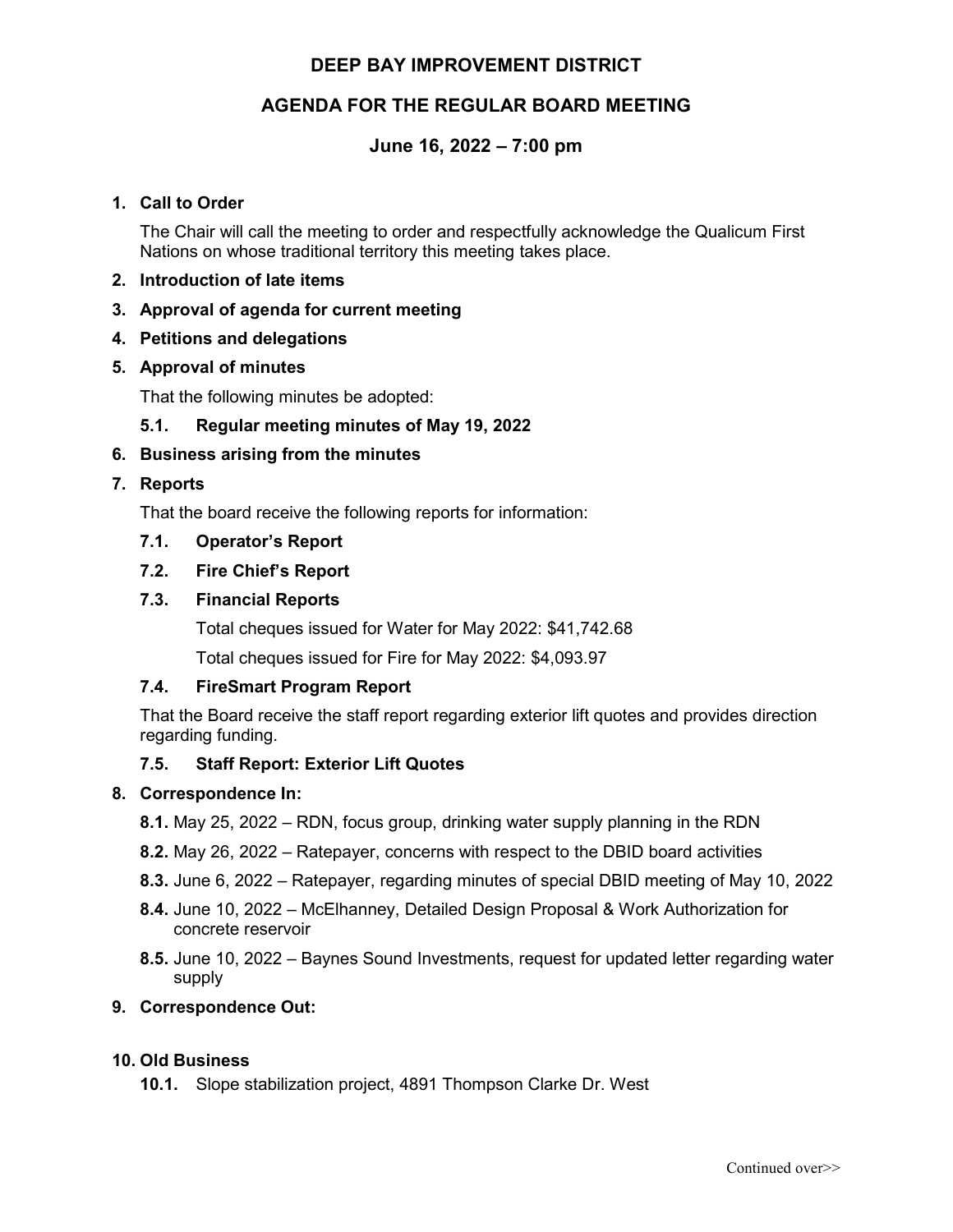# **11. New Business**

- **11.1.** July Pipeline for review
- **11.2.** Disconnect resolution

# **12. Question Period**

# **13. Motion to adjourn to in-camera**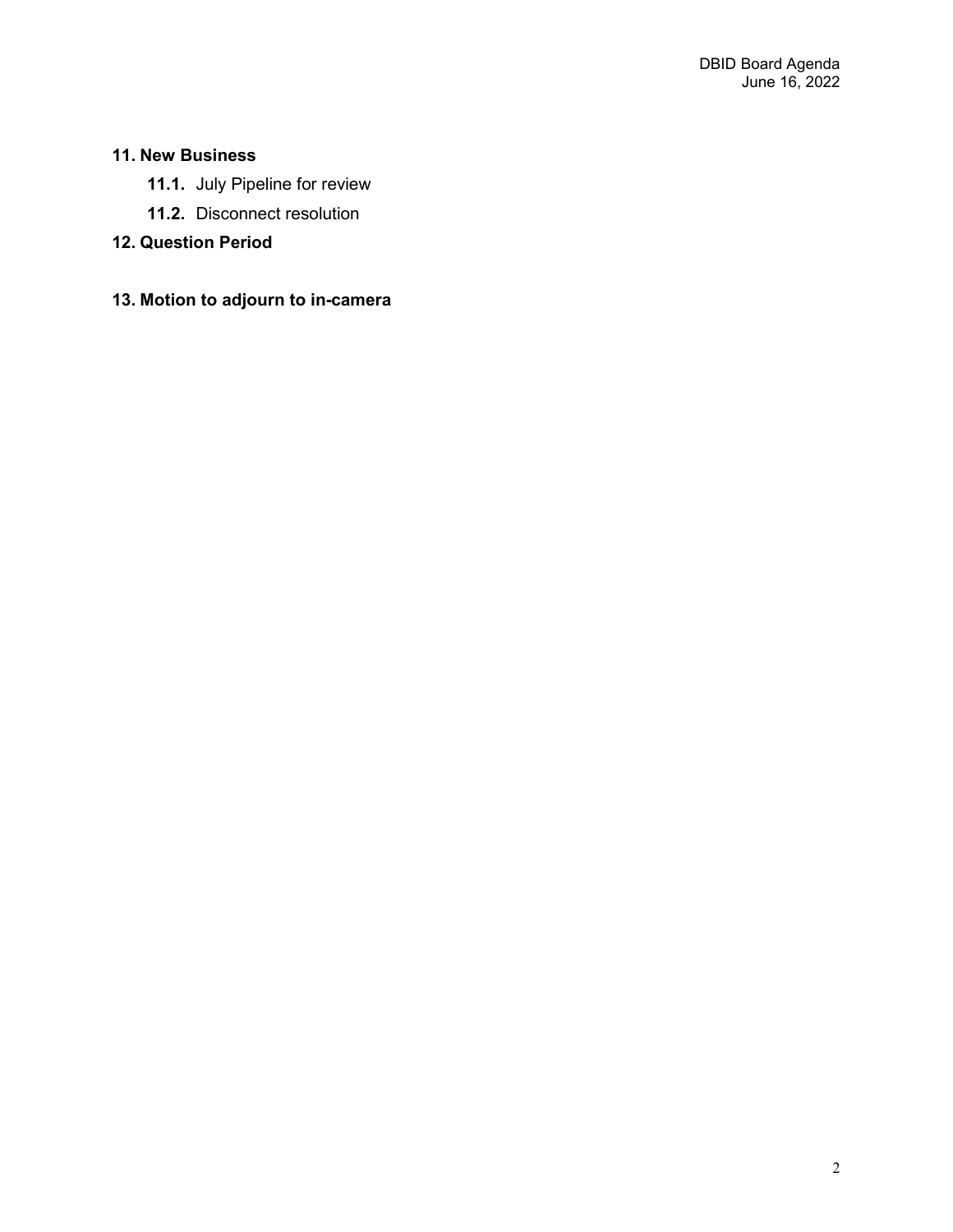#### DEEP BAY IMPROVEMENT DISTRICT **OPERATIONS & MAINTENANCE MONTHLY REPORT**

| Water Delivery from                                                                                   |  |  | <u>lay 12/2022</u> | To            |       |  |     | $\sqrt[3]{\frac{1}{20082}}$ Total # Days 27 $\sqrt{245}$ |
|-------------------------------------------------------------------------------------------------------|--|--|--------------------|---------------|-------|--|-----|----------------------------------------------------------|
| Well $#$                                                                                              |  |  |                    |               |       |  |     | <b>TOTAL</b>                                             |
| Imp. Gals                                                                                             |  |  |                    | 12.980        | 8.120 |  |     | <u>907060   1,208,040   2,167 000  </u>                  |
| Pump Hrs                                                                                              |  |  |                    |               |       |  |     | 300                                                      |
| G/P/M                                                                                                 |  |  |                    | $\mathcal{S}$ | 10<   |  | いくん | 20                                                       |
| Average Gallons for $\sqrt{2Q}$ connections : $129\sqrt{2}d\sqrt{2}$<br>Previous Month: 108 Gal. Day. |  |  |                    |               |       |  |     |                                                          |
| Observation Well #310 Date Jone 8 2-Level (Meters) 4.737 Previous Month: 7.58                         |  |  |                    |               |       |  |     |                                                          |

|                       | <b>ROUTINE / SCHEDULED:</b>                                           | <b>COMPLETED</b>         | <b>DETAILS / NOTES</b>                      |
|-----------------------|-----------------------------------------------------------------------|--------------------------|---------------------------------------------|
| Daily                 | Inspect and record water storage level in reservoir                   |                          |                                             |
|                       | Complete daily logbook                                                |                          | <u>Shor</u>                                 |
| Weekly                | Test run all wells                                                    |                          | $\sim$ $\sim$ $\sim$<br>$\cdots$ P          |
|                       | Routine Inspection of operating wells & pumps                         |                          | へっさ                                         |
|                       | Bi-Weekly Collect water samples as per VIHA requirements              |                          | ロトイ<br>n n<br>$\mathbf{C}$                  |
| Monthiv               | Prepare report for monthly board meeting                              | υ                        | ぐ<br>mon                                    |
|                       | Attend Board of Trustee's & Trustee's Committee meetings              |                          |                                             |
|                       | Test run emergency generator                                          |                          | مa.<br>کا\ا                                 |
| Quarterly             | Inspect main pressure reducing station components                     | $\overline{\mathcal{L}}$ | اربه و ۳۹<br>maintenance<br>$\alpha$ r      |
|                       | Hand delivery of notices to up to 15 specific customers               | v                        | 12(1)<br>Ωs                                 |
|                       | Tour entire distribution system (20 km) for deficiencies              |                          | ナんめ<br>1.5h1c<br>≖                          |
| Bi-Annual             | Exercise all isolation valves on mains                                |                          | <u>CRSETVO</u><br>VSEVJK                    |
| Annual                | Cross connection and back-flow all meter check valves                 |                          | P                                           |
|                       | Maintain fire hydrants by tearing down and testing; colour code       |                          | ひれまい                                        |
|                       | Inspect 21 air valves                                                 |                          | ナビピィ<br><u>INSPECTIONS</u>                  |
|                       | Attend Annual General Meeting                                         |                          | 9.2200t<br>$\Delta$ rel<br>PIM              |
| Periodic/<br>Seasonal | Service Air Valves and reservoir probes                               |                          |                                             |
|                       | Maintain DBID's inventory of parts, materials, tools                  | ويه                      | C ON                                        |
|                       | Flush Hydrants                                                        | ν                        | $c \wedge \wedge \wedge \wedge \wedge \vee$ |
|                       | Provide Time/materials estimates for non-emergency repairs & upgrades | مرا                      |                                             |
|                       | RECOMMENDATIONS TO THE BOARD:                                         |                          |                                             |

INCIDENT INVESTIGATION / EMERGENCY CALLS:

 $\lambda$ Maihte OPERATOR # 6464

Date: DIDIE 8/2022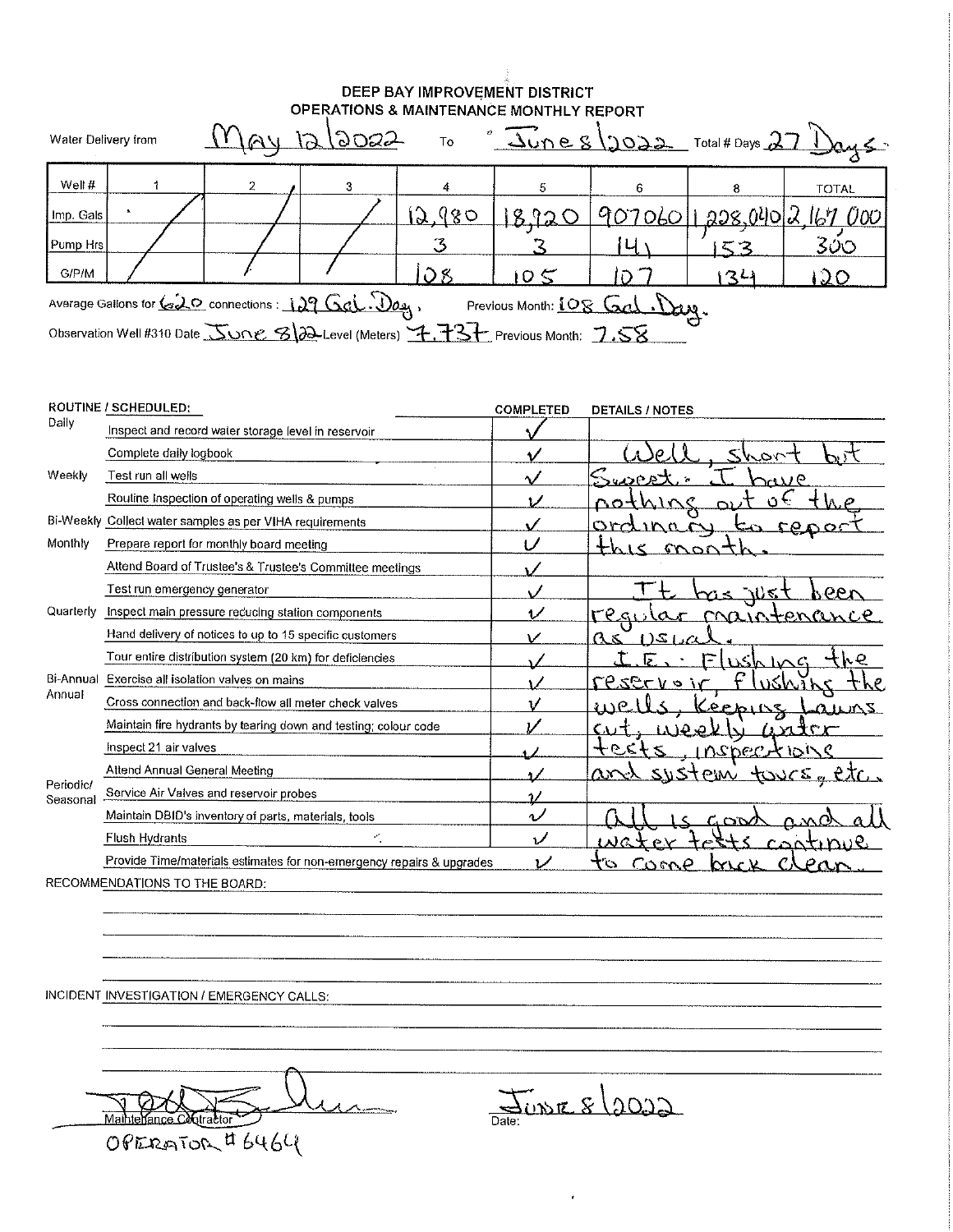| <b>Deep Bay Fire Department</b>                                         |                                                                                             | 2022<br>Jan    | 2022<br>Feb    | 2022<br><b>March</b> | 2022<br>April | 2022<br>May    | 2022<br>June | 2022<br>July | 2022<br>August | 2022<br>Sept | 2022<br>Oct | 2022<br>Nov | 2022<br><b>Dec</b> | 2022<br><b>YTD</b> |
|-------------------------------------------------------------------------|---------------------------------------------------------------------------------------------|----------------|----------------|----------------------|---------------|----------------|--------------|--------------|----------------|--------------|-------------|-------------|--------------------|--------------------|
| Response:                                                               | # Structural fires                                                                          | 0              | 0              | 0                    | 0             | 0              |              |              |                |              |             |             |                    | $\mathbf 0$        |
|                                                                         | # Other fire calls                                                                          | 0              | 0              | 0                    | $\mathbf{1}$  | $\mathbf{1}$   |              |              |                |              |             |             |                    | 2                  |
|                                                                         | # Motor Vehicle Incidents                                                                   | 8              | 4              | $\overline{c}$       | 3             | 4              |              |              |                |              |             |             |                    | 21                 |
|                                                                         | # First responder calls                                                                     | 6              | 4              | 4                    | 5             | 1              |              |              |                |              |             |             |                    | 20                 |
|                                                                         | # Miscellaneous calls                                                                       | $\mathbf{1}$   | $\overline{2}$ | 0                    | 0             | $\overline{c}$ |              |              |                |              |             |             |                    | $\sqrt{5}$         |
| Safety:                                                                 | # Worksafe related incidents                                                                | 0              | 0              | 0                    | 0             | 0              |              |              |                |              |             |             |                    | $\mathbf 0$        |
|                                                                         |                                                                                             |                | 1st Quarter    |                      | 2nd Quarter   |                | 3rd Quarter  |              | 4th Quarter    |              |             |             |                    |                    |
|                                                                         | Chief:                                                                                      |                | 1              |                      |               | $\mathbf{1}$   |              | 1            |                | 1            |             |             |                    |                    |
|                                                                         | # Active officers (not incl Chief):                                                         | 5              |                |                      |               |                |              |              |                |              |             |             |                    |                    |
| Membership:<br>Active                                                   | # Other active members (not in<br>officer role):                                            | 16             |                |                      |               |                |              |              |                |              |             |             |                    |                    |
|                                                                         | <b>Total # - Active Members:</b>                                                            | 22             |                | $\mathbf{1}$         |               | $\mathbf{1}$   |              | $\mathbf 1$  |                |              |             |             |                    |                    |
|                                                                         | Target range optimal # active<br>members:                                                   | 30             |                |                      |               |                |              |              |                |              |             |             |                    |                    |
|                                                                         | # Members fully qualified as<br>interior & exterior firefighters                            |                | $\overline{2}$ |                      |               |                |              |              |                |              |             |             |                    |                    |
| (no member should be counted<br>twice in this section)<br>Firefighters: | # Members fully qualified as<br>exterior firefighters, interior<br>firefighting in progress | $\overline{2}$ |                |                      |               |                |              |              |                |              |             |             |                    |                    |
|                                                                         | # Members fully qualified as<br>exterior firefighters                                       |                | $\overline{2}$ |                      |               |                |              |              |                |              |             |             |                    |                    |
|                                                                         | # Members in training for exterior<br>firefighting                                          | 19             |                |                      |               |                |              |              |                |              |             |             |                    |                    |
|                                                                         | # New members: no training                                                                  |                | 0              |                      |               |                |              |              |                |              |             |             |                    |                    |
| ఱ<br>×,<br><b>S</b><br>m<br>Instructors<br>Evaluator                    | # Instructors qualified to train for<br>interior & exterior operations level<br>"in-house'  | 4              |                |                      |               |                |              |              |                |              |             |             |                    |                    |
|                                                                         | # Instructors qualified to train<br>ONLY to exterior operations level<br>"in-house"         | 3              |                |                      |               |                |              |              |                |              |             |             |                    |                    |
|                                                                         | # Competency evaluators "in-<br>house"                                                      |                | 4              |                      |               |                |              |              |                |              |             |             |                    |                    |
| # Certified as first responders                                         |                                                                                             |                | 13             |                      |               |                |              |              |                |              |             |             |                    |                    |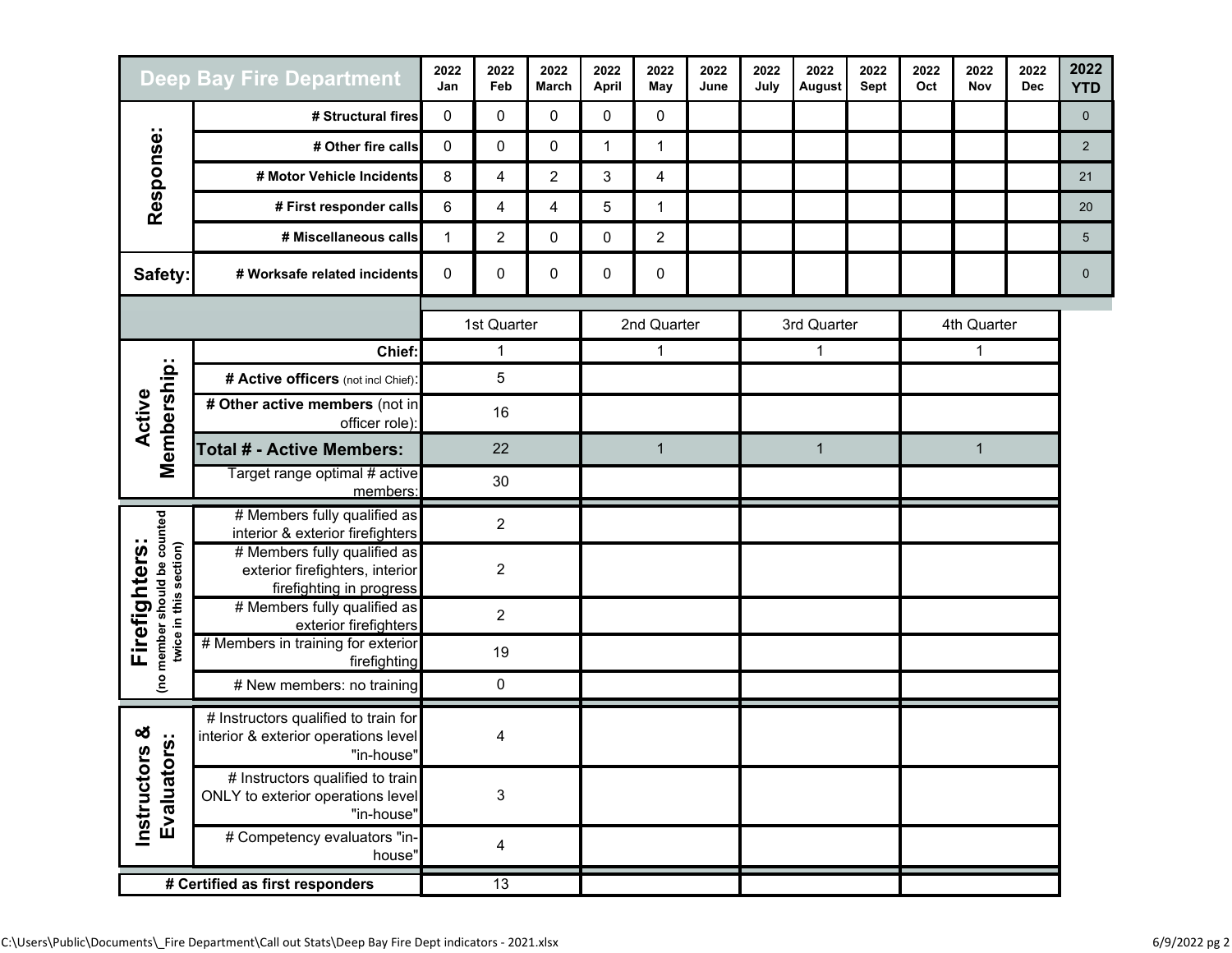|    | <b>TOTAL PRICE:</b>                                    | <b>DETAILS:</b>                                                        | <b>BUDGET:</b> | <b>FORECAST:</b> | <b>ACTUAL COSTS:</b> |
|----|--------------------------------------------------------|------------------------------------------------------------------------|----------------|------------------|----------------------|
|    |                                                        |                                                                        |                |                  |                      |
|    | <b>General Conditions</b>                              | Professionals, first aid, clean-up,                                    | 300,500.00     | 376,037.00       | 376,036.19           |
|    |                                                        | porta-potties, temorary utilities,<br>geotech, site survey, disposals, |                |                  |                      |
|    |                                                        | insurance, site office                                                 |                |                  |                      |
|    |                                                        |                                                                        |                |                  |                      |
|    | <b>Site Construction</b>                               | Excavation                                                             | 86,000.00      | 118,180.00       | 118,179.04           |
|    | Concrete                                               | Forming, rebar, concrete                                               | 135,512.00     | 158,990.00       | 158,989.02           |
| 3  |                                                        |                                                                        |                |                  |                      |
| 4  | Masonry                                                | <b>Block wall</b>                                                      | 64,800.00      | 57,530.00        | 57,530.00            |
|    |                                                        |                                                                        |                |                  |                      |
| 5  | <b>Metals</b>                                          | <b>Steel Building</b>                                                  | 589,172.00     | 515,484.86       | 515,484.86           |
| 6  | <b>Woods &amp; Plastics</b>                            | Framing & Painting                                                     | 88,754.00      | 135,196.66       | 135,196.93           |
|    |                                                        |                                                                        |                |                  |                      |
| 7  | <b>Thermal &amp; Moisture Protection</b>               |                                                                        | 10,000.00      | 22,531.00        | 22,531.63            |
| 8  | Doors & Windows                                        | Doors - interior, overhead x 4                                         | 4,200.00       | 39,702.00        | 39,701.55            |
|    |                                                        |                                                                        |                |                  |                      |
| 9  | Finishes                                               | Drywall, built-ins, cabinetry                                          | 88,400.00      | 150,303.14       | 146,950.59           |
|    |                                                        |                                                                        |                |                  |                      |
| 10 | <b>Specialties</b>                                     | Turn out gear rack                                                     | 15,000.00      | 20,286.00        | 20,285.53            |
|    | 15 Mechanical                                          | Heating & plumbing                                                     | 190,253.00     | 224,660.20       | 224,659.07           |
|    |                                                        |                                                                        |                |                  |                      |
|    | 16 Electrical                                          | (includes alarm system)                                                | 74,755.00      | 136,689.00       | 136,688.25           |
|    | Second Floor Deck                                      | funded through donations                                               | 0.00           | 27,838.00        | 27,837.62            |
|    |                                                        |                                                                        |                |                  |                      |
|    |                                                        |                                                                        |                |                  |                      |
|    |                                                        | <b>SUBTOTAL</b>                                                        | 1,647,346.00   | 1,983,427.86     | 1,980,070.28         |
|    |                                                        |                                                                        | 164,735.00     |                  |                      |
|    |                                                        | Contingency 10%<br>Escalation 5%                                       | 82,367.00      |                  |                      |
|    |                                                        |                                                                        |                |                  |                      |
|    |                                                        | <b>MAGNUM CONSTRUCTION BUDGET APR 18/19</b>                            | 1,894,448.00   | 1,983,427.86     | 1,980,070.28         |
|    |                                                        |                                                                        |                |                  |                      |
|    | <b>Borrowing Costs</b>                                 | <b>RBC</b>                                                             | 40,000.00      | 21,271.00        | 21,270.92            |
|    |                                                        | 5% Additional Contingency for Borrowing Limit                          | 82,367.00      |                  |                      |
|    |                                                        |                                                                        |                |                  |                      |
|    |                                                        | BOARD ADJUSTED BUDGET MAY 25/19                                        | 2,016,815.00   | 2,004,698.86     | 2,001,341.20         |
|    |                                                        |                                                                        |                |                  |                      |
|    | Design Work                                            | Prof. work to develop budget                                           | 74,375.00      | 73,621.81        | 73,621.81            |
|    | <b>Administration costs</b>                            | Staff time, DBID office costs                                          | 0.00           | 8,000.00         | 7,020.27             |
|    | Includes Referendum costs: \$2382.45 (not capitalized) |                                                                        |                |                  |                      |
|    |                                                        |                                                                        |                |                  |                      |
|    |                                                        | <b>TOTAL PROJECT COSTS:</b>                                            | \$2,091,190.00 | \$2,086,320.67   | \$2,081,983.28       |
|    |                                                        | Less 2019 Costs                                                        |                |                  | $-577,352.05$        |
|    |                                                        | Less 2020 Costs*                                                       |                |                  | $-51,178,180.76$     |
|    |                                                        | Less 2021 Costs**                                                      |                |                  | $-5792,327.68$       |
|    |                                                        | 2022 Costs                                                             |                |                  | \$34,122.79          |
|    |                                                        |                                                                        |                |                  |                      |

\*Holdbacks to Dec 31/20: \$74,818

| **Holdbacks to Dec 31/21: \$10,418 | Fire Hall Building Fund |                         |              |
|------------------------------------|-------------------------|-------------------------|--------------|
|                                    |                         | Building Fund Dec 31/21 | 63,591.21    |
|                                    |                         | Builiding Tax 2022      | 0.00         |
| <b>RBC Drawdown</b>                |                         | 2022 Expenses           | $-12.281.88$ |
| Total available funds: \$2,000,000 |                         | Applied to loan         | -45,191.07   |
| Draws to date \$1,757,513          |                         |                         | \$6,118.26   |
|                                    | Loan paid out Mar 15/22 |                         |              |

| Capital Tax Advances |                             |                           |                |                                          |
|----------------------|-----------------------------|---------------------------|----------------|------------------------------------------|
| Spring 2021          | \$1,300,000                 | <b>Building Donations</b> |                | Second floor                             |
| <b>Fall 2021</b>     | \$365,000                   | To Dec $31/20$            | 102,825.00     | 21,000.00                                |
| Spring 2022          | \$92,513                    | 2021 to date              | 11,000,00      | 10,000,00                                |
|                      | Total Borrowing \$1,757,513 |                           | \$113,825.00   | \$31,000.00                              |
|                      |                             | Applied to loan           | $-5108.825.00$ | $-53,162,00$                             |
|                      |                             | Remainders:               |                | For signs: \$5,000 Deck Exp: \$27,838.00 |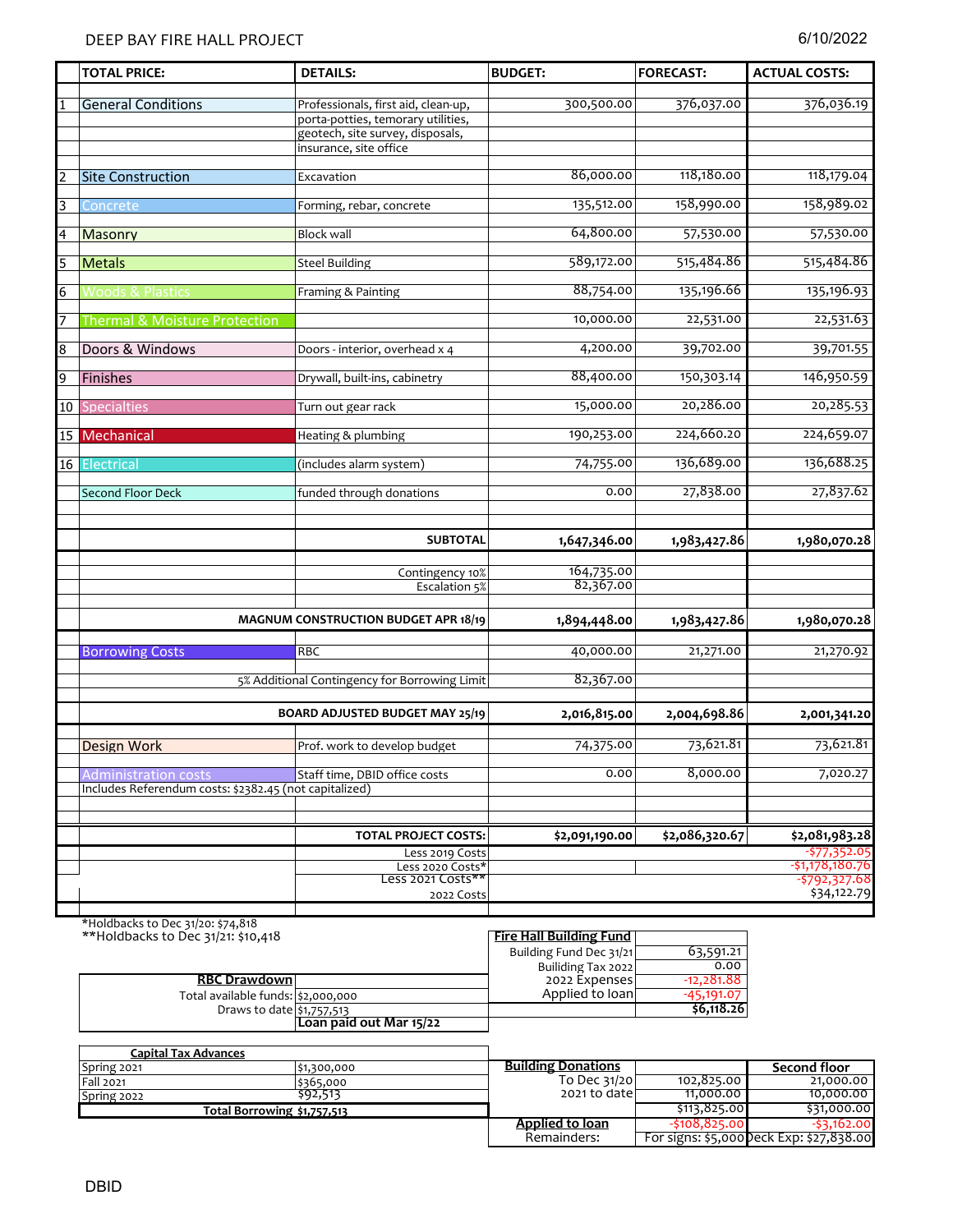DBID FireSmart Program Report – June 16, 2022 Board meeting Prepared by Janine Sibley

As of June 10, 2022 –

41 FireSmart Property Scorecard Assessments completed 36 FireSmart Property Mitigations completed 3 FireSmart Property Assessments to be scheduled

| September 16 to June 10, 2022 | Revenue     | Expenses    |
|-------------------------------|-------------|-------------|
|                               |             |             |
| Wages - Administration        |             | \$7,841.80  |
| Wages - FS Coordinator        |             | \$9,278.50  |
| Wages - FS Labourers          |             | \$10,260.90 |
| <b>CPP Expenses</b>           |             | \$1,122.35  |
| El Expenses                   |             | \$592.80    |
| <b>Worksafe Expenses</b>      |             | \$435.42    |
| <b>Equipment Expenses</b>     |             | \$721.63    |
|                               |             |             |
| <b>UBCM Initial payment</b>   | \$37,500.00 |             |
|                               |             |             |
| Totals                        | \$37,500.00 | \$30,253.40 |
| Revenue minus Expenses        |             | \$7,246.60  |
|                               |             |             |

Extension Request - UBCM has approved our extension request for an additional 6 months so the program can continue through December 2022.

FireSmart Labourer hire - Don and I met with a potential FireSmart Labourer and we feel that he will be a great addition to the team. I checked his references, and they all gave him great reviews. Our original FireSmart Labourer that had limited availability has since resigned so we currently have 2 competent FireSmart Labourers that complete the team.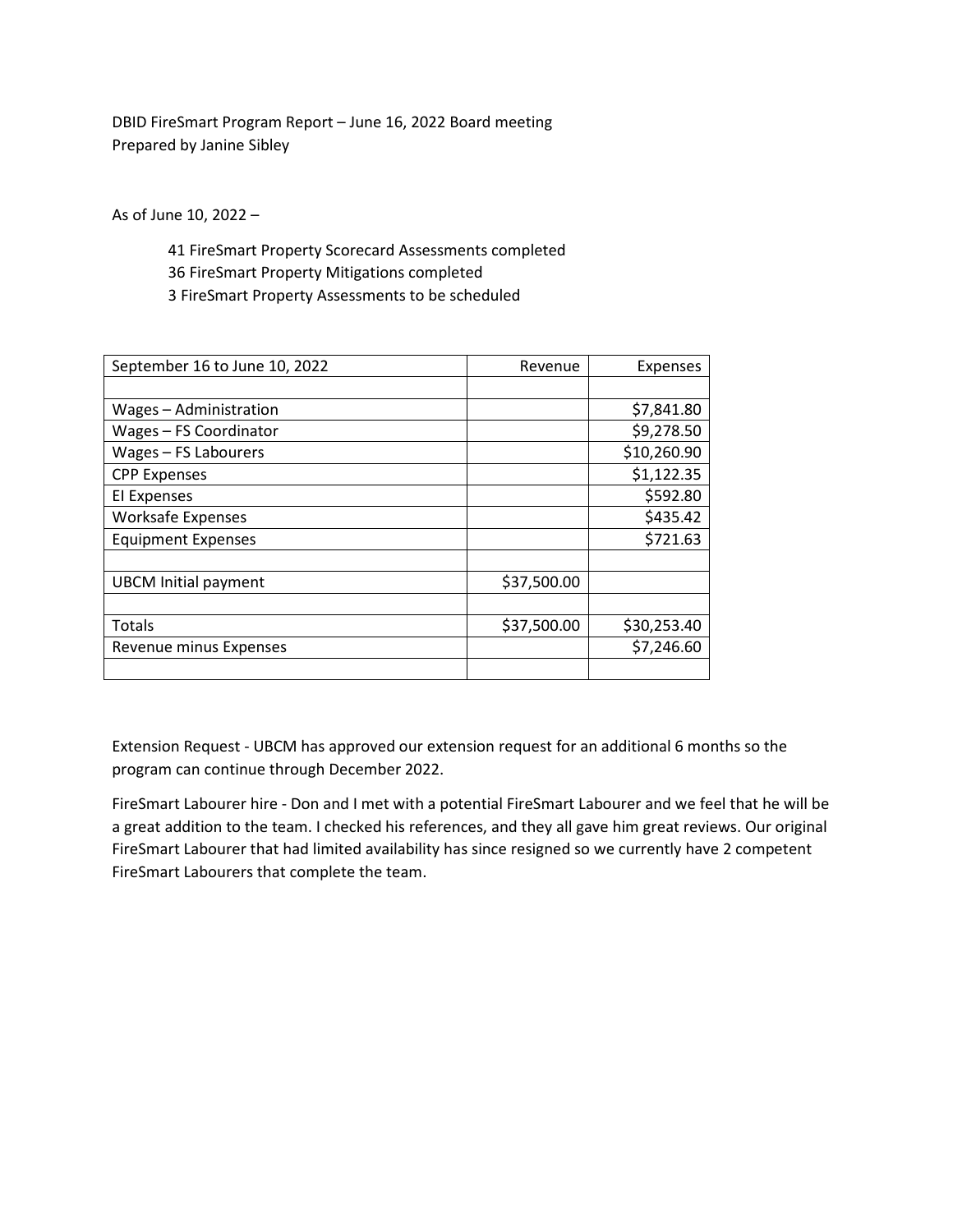**TO:** Board of Trustees **DATE:** June 10, 2022

**FROM:** Leslie Carter, Administrator

**SUBJECT: Quotes for Exterior Lift** 

# **Purpose**

To provide information regarding the costs for the supply and installation of an exterior lift to allow disabled access to the second floor of the new fire hall.

# **Background**

In September 2021, the board approved the addition of an exterior lift to the capital plan for Fire Protection, budgeted at \$15,000. At that time it was indicated that donations may be available for the purchase. By the end of 2021, \$21,000 in donations had been received specifically directed for the purchase of an exterior lift.

In March 2022 the board increased the budget for the exterior lift from \$15,000 to \$21,000 to match the donations received.

Several elevator firms were approached to quote for the supply and install of an exterior lift. Three quotes have been received that range from \$40,900 to \$49,865 (note: disabled lifts are PST/GST exempt). The quotes all have features and options included and they will need to be reviewed for completeness and detail to allow for proper comparison.

In addition to the quoted costs, DBID will be responsible for the cost of the following:

- 1. Supply of permanent power source per drawings specifications
- 2. Telephone line
- 3. Poured concrete pad (size will be dependent on location), details provided on shop drawings
- 4. Adequate exterior lighting

Suppliers were questioned as to whether a used lift could be purchased. These suppliers do not sell used lifts and it was stated that it would be hard to find a used lift that would meet all the requirements of the new commercial code and the height travel for this specific building.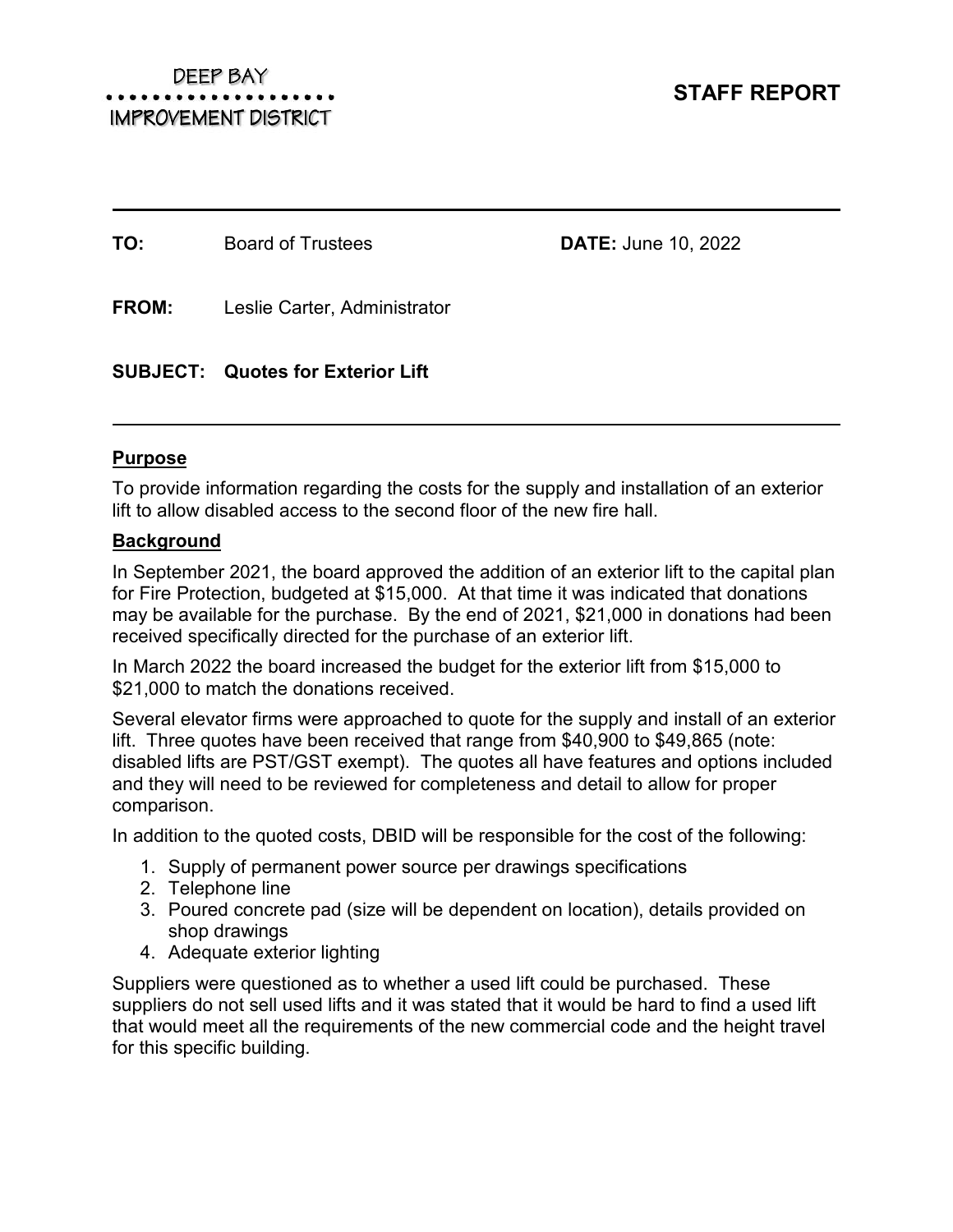## DEEP BAY . . . . . . . . . . . . . . . . . . . . IMPROVEMENT DISTRICT

# **Financial Implications**

This project is a capital purchase and currently budgeted on the Fire Protection Capital Replacement Schedule. The current budget amount is set at \$21,000 which matches the funds that have been provided through donations. The Capital Replacement Fund has a balance of \$585,628 as of Dec. 31/21. A significant portion of this is allocated for the replacement of truck 8-1 and other previously budgeted capital purchases.

In order to move ahead with the purchase and installation of an exterior lift the DBID will need to approve the expenditure of additional funds and/or find additional sources for funding. Additional funding required is a minimum of \$20,000 for supply and installation plus the costs of items not included in the quotes (costs still to be determined).

There are organizations that provide grants for disability related projects however the scope of this project does not qualify for all the grants.

BC Rehab (https://bcrehab.org/applications/project-grant/ ) Project Grant: Funds are available to "non-profit organizations or community groups based in British Columbia". It is not clear if DBID would be considered eligible. Average approved funding requested falls between \$2,000 and \$5,000. There are two upcoming application periods: Deadlines: August 26th, 2022 and November 10th, 2022.

Gov't of Canada (www.canada.ca/en/employment-social-

development/programs/enabling-accessibility-fund.html ) Enabling Accessibility Fund: DBID could potentially qualify as a "small municipality". The last funding round closed in 2020 and there is no information as to if or when future funding will be available.

Several other opportunities were investigated included Disability Alliance BC, other Federal programs, BC Provincial grants and tax credits. These all had restrictions for eligibility (no governmental organizations or home owners only) or the program did not fund capital costs.

## **Summary/Conclusions**

In order for the Exterior Lift project to move forward the board will need to determine a source for the additional costs over what has currently been budgeted.

Options include authorizing expenditure of capital replacement funds, approaching the Deep Bay Fire/Rescue Society to see if they are willing to fund any or all additional costs, applying to BC Rehab for partial funding and/or waiting to see if another funding round opens for the Federal Enabling Accessibility Fund.